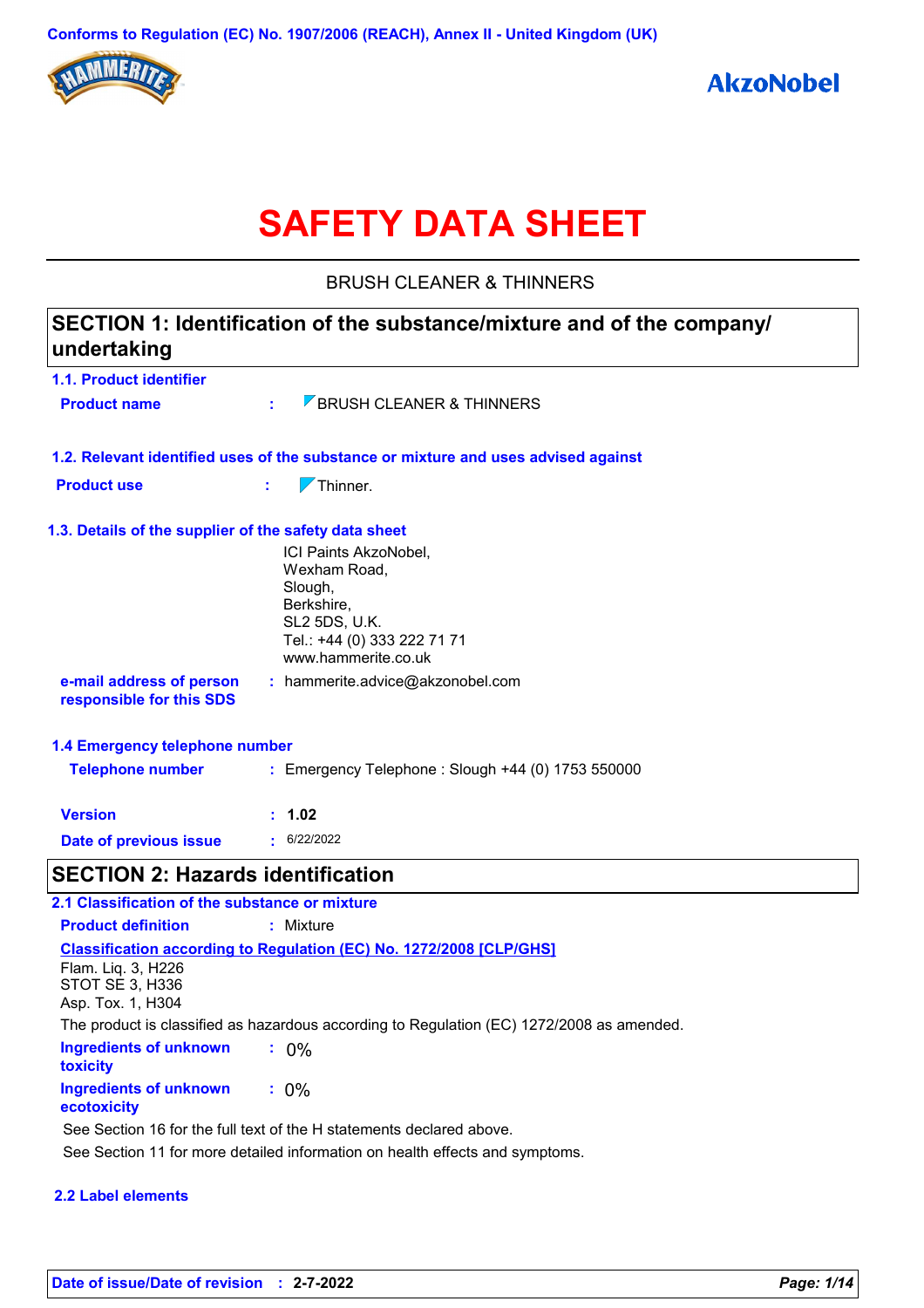| <b>Hazard pictograms</b>                                                                                                                                 |                                                                                                                                                                                                        |
|----------------------------------------------------------------------------------------------------------------------------------------------------------|--------------------------------------------------------------------------------------------------------------------------------------------------------------------------------------------------------|
| <b>Signal word</b>                                                                                                                                       | Danger                                                                                                                                                                                                 |
| <b>Hazard statements</b>                                                                                                                                 | : H226 - Flammable liquid and vapour.<br>H304 - May be fatal if swallowed and enters airways.<br>H336 - May cause drowsiness or dizziness.                                                             |
| <b>Precautionary statements</b>                                                                                                                          |                                                                                                                                                                                                        |
| <b>General</b>                                                                                                                                           | : P102 - Keep out of reach of children.<br>P101 - If medical advice is needed, have product container or label at hand.                                                                                |
| <b>Prevention</b>                                                                                                                                        | : P210 - Keep away from heat, hot surfaces, sparks, open flames and other ignition<br>sources. No smoking.<br>P271 - Use only outdoors or in a well-ventilated area.<br>P261 - Avoid breathing vapour. |
| <b>Response</b>                                                                                                                                          | : P304 + P312 - IF INHALED: Call a POISON CENTER or doctor if you feel unwell.<br>P301 + P310 + P331 - IF SWALLOWED: Immediately call a POISON CENTER or<br>doctor. Do NOT induce vomiting.            |
| <b>Storage</b>                                                                                                                                           | : P405 - Store locked up.<br>P403 + P233 - Store in a well-ventilated place. Keep container tightly closed.<br>P403 + P235 - Keep cool.                                                                |
| <b>Disposal</b>                                                                                                                                          | : P501 - Dispose of contents and container in accordance with all local, regional,<br>national or international regulations.                                                                           |
| <b>Hazardous ingredients</b><br><b>Supplemental label</b><br>elements                                                                                    | : Hydrocarbons, C9-C11, n-alkanes, isoalkanes, cyclics, <2% aromatics<br>: Repeated exposure may cause skin dryness or cracking.                                                                       |
| <b>Annex XVII - Restrictions</b><br>on the manufacture,<br>placing on the market and<br>use of certain dangerous<br>substances, mixtures and<br>articles | : Not applicable.                                                                                                                                                                                      |
| <b>Special packaging requirements</b>                                                                                                                    |                                                                                                                                                                                                        |
| <b>Containers to be fitted</b><br>with child-resistant<br>fastenings                                                                                     | : Yes, applicable.                                                                                                                                                                                     |
| Tactile warning of danger : Yes, applicable.                                                                                                             |                                                                                                                                                                                                        |
| 2.3 Other hazards                                                                                                                                        |                                                                                                                                                                                                        |
| <b>Product meets the criteria</b><br>for PBT or vPvB according<br>to Regulation (EC) No.<br>1907/2006, Annex XIII                                        | : This mixture does not contain any substances that are assessed to be a PBT or a<br>vPvB.                                                                                                             |
| Other hazards which do<br>not result in classification                                                                                                   | : None known.<br>$\mathbf{r}$ and $\mathbf{r}$ are the set of the set of $\mathbf{r}$                                                                                                                  |

## **SECTION 3: Composition/information on ingredients 3.2 Mixtures :** Mixture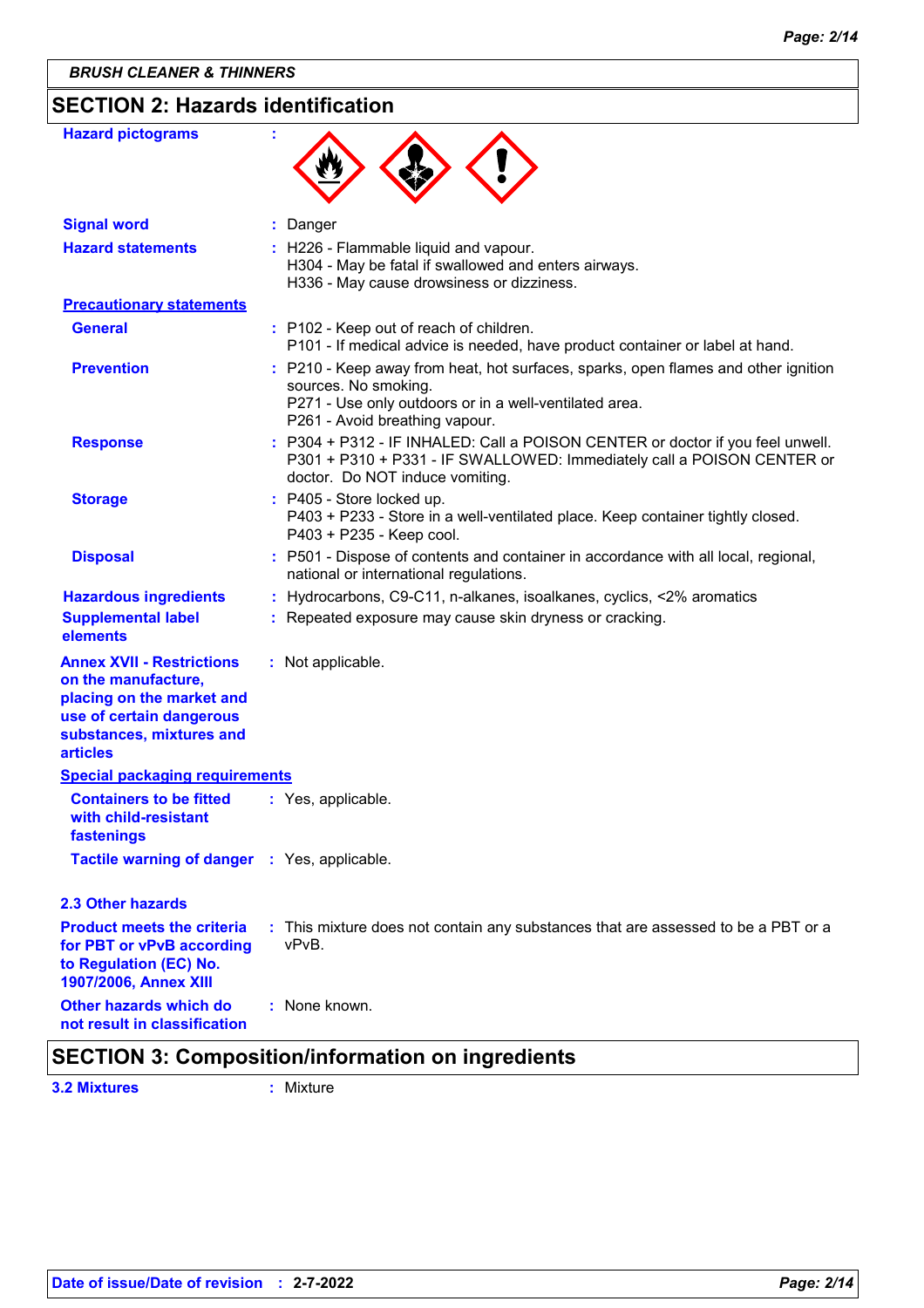## **SECTION 3: Composition/information on ingredients**

| <b>Product/ingredient name</b>                                         | <b>Identifiers</b>                                                                    | $\frac{9}{6}$ | <b>Regulation (EC) No.</b><br>1272/2008 [CLP]                                 | <b>Type</b> |
|------------------------------------------------------------------------|---------------------------------------------------------------------------------------|---------------|-------------------------------------------------------------------------------|-------------|
| Hydrocarbons, C9-C11, n-alkanes,<br>isoalkanes, cyclics, <2% aromatics | REACH #:<br>101-2119463258-33<br>EC: 919-857-5                                        | ≥90           | Flam. Liq. 3, H226<br>STOT SE 3, H336<br>Asp. Tox. 1, H304<br>EUH066          | $[1]$       |
| cyclohexanone                                                          | EC: 203-631-1<br>CAS: 108-94-1                                                        | ≤10           | Flam. Liq. 3, H226<br>Acute Tox. 4, H332                                      | [1] [2]     |
| n-butyl acetate                                                        | REACH #:<br>01-2119485493-29<br>EC: 204-658-1<br>CAS: 123-86-4<br>Index: 607-025-00-1 | $\leq$ 3      | Flam. Liq. 3, H226<br>STOT SE 3, H336<br>EUH066                               | [1] [2]     |
|                                                                        |                                                                                       |               | See Section 16 for<br>the full text of the H<br>statements declared<br>above. |             |

There are no additional ingredients present which, within the current knowledge of the supplier and in the concentrations applicable, are classified as hazardous to health or the environment, are PBTs, vPvBs or Substances of equivalent concern, or have been assigned a workplace exposure limit and hence require reporting in this section.

**Type** 

[1] Substance classified with a health or environmental hazard

[2] Substance with a workplace exposure limit

[3] Substance meets the criteria for PBT according to Regulation (EC) No. 1907/2006, Annex XIII

[4] Substance meets the criteria for vPvB according to Regulation (EC) No. 1907/2006, Annex XIII

[5] Substance of equivalent concern

[6] Additional disclosure due to company policy

Occupational exposure limits, if available, are listed in Section 8.

## **SECTION 4: First aid measures**

#### **4.1 Description of first aid measures**

| <b>General</b>                    | : In all cases of doubt, or when symptoms persist, seek medical attention. Never give<br>anything by mouth to an unconscious person. If unconscious, place in recovery<br>position and seek medical advice.                                                                                                             |
|-----------------------------------|-------------------------------------------------------------------------------------------------------------------------------------------------------------------------------------------------------------------------------------------------------------------------------------------------------------------------|
| <b>Eye contact</b>                | : Remove contact lenses, irrigate copiously with clean, fresh water, holding the<br>eyelids apart for at least 10 minutes and seek immediate medical advice.                                                                                                                                                            |
| <b>Inhalation</b>                 | : Remove to fresh air. Keep person warm and at rest. If not breathing, if breathing is<br>irregular or if respiratory arrest occurs, provide artificial respiration or oxygen by<br>trained personnel.                                                                                                                  |
| <b>Skin contact</b>               | : Remove contaminated clothing and shoes. Wash skin thoroughly with soap and<br>water or use recognised skin cleanser. Do NOT use solvents or thinners.                                                                                                                                                                 |
| <b>Ingestion</b>                  | : If swallowed, seek medical advice immediately and show the container or label.<br>Keep person warm and at rest. Do NOT induce vomiting.                                                                                                                                                                               |
| <b>Protection of first-aiders</b> | : No action shall be taken involving any personal risk or without suitable training. If it<br>is suspected that fumes are still present, the rescuer should wear an appropriate<br>mask or self-contained breathing apparatus. It may be dangerous to the person<br>providing aid to give mouth-to-mouth resuscitation. |

#### **4.2 Most important symptoms and effects, both acute and delayed**

There are no data available on the mixture itself. The mixture has been assessed following the conventional method of the CLP Regulation (EC) No 1272/2008 and is classified for toxicological properties accordingly. See Sections 2 and 3 for details.

Exposure to component solvent vapour concentrations in excess of the stated occupational exposure limit may result in adverse health effects such as mucous membrane and respiratory system irritation and adverse effects on the kidneys, liver and central nervous system. Symptoms and signs include headache, dizziness, fatigue, muscular weakness, drowsiness and, in extreme cases, loss of consciousness.

Solvents may cause some of the above effects by absorption through the skin. Repeated or prolonged contact with the mixture may cause removal of natural fat from the skin, resulting in non-allergic contact dermatitis and absorption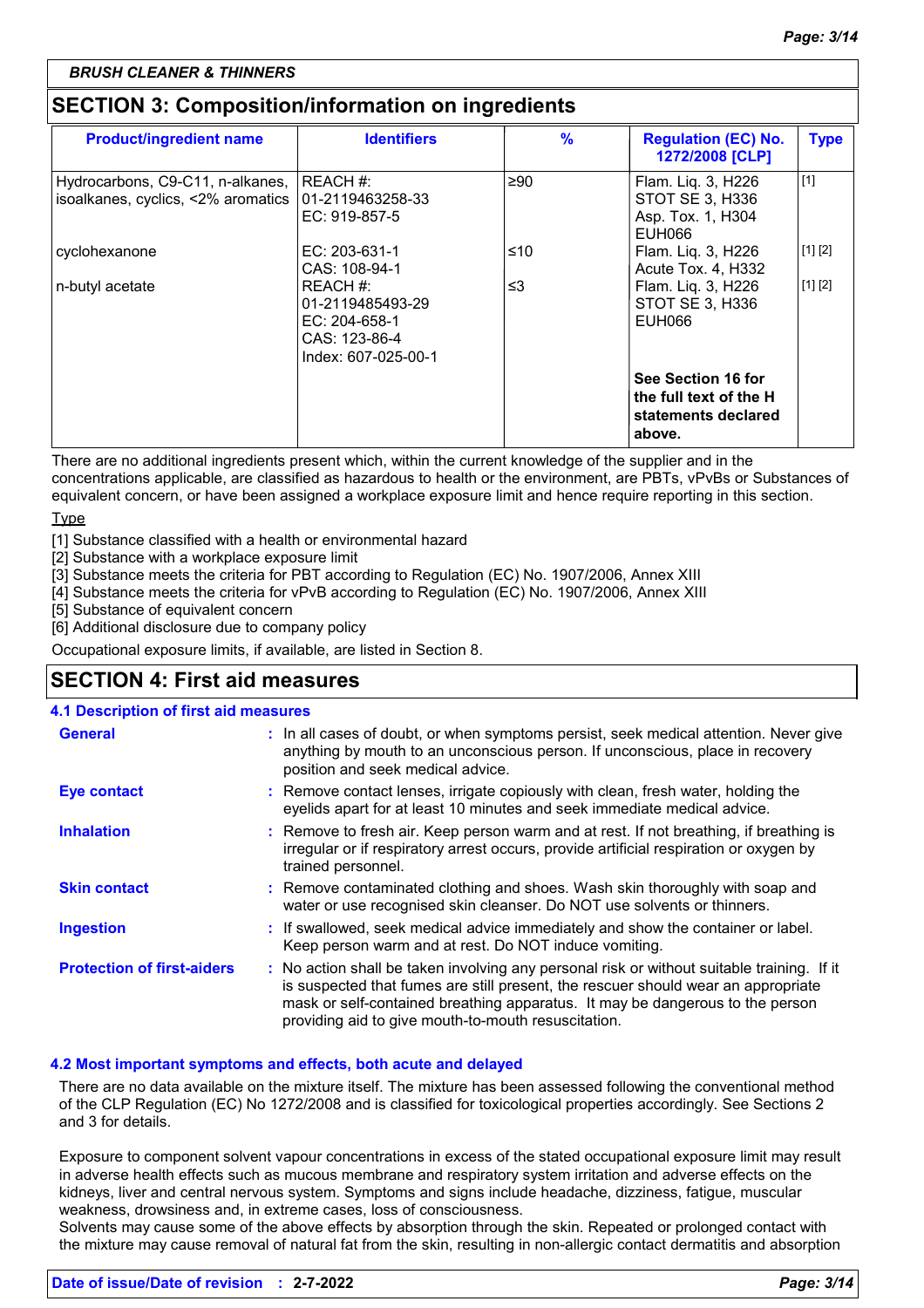#### *BRUSH CLEANER & THINNERS*

## **SECTION 4: First aid measures**

through the skin.

If splashed in the eyes, the liquid may cause irritation and reversible damage.

Ingestion may cause nausea, diarrhea and vomiting.

This takes into account, where known, delayed and immediate effects and also chronic effects of components from short-term and long-term exposure by oral, inhalation and dermal routes of exposure and eye contact.

#### **4.3 Indication of any immediate medical attention and special treatment needed**

| <b>Notes to physician</b>  | : Treat symptomatically. Contact poison treatment specialist immediately if large<br>quantities have been ingested or inhaled. |
|----------------------------|--------------------------------------------------------------------------------------------------------------------------------|
| <b>Specific treatments</b> | $\colon\,$ No specific treatment.                                                                                              |

See toxicological information (Section 11)

| <b>SECTION 5: Firefighting measures</b>                           |                                                                                                                              |  |  |  |
|-------------------------------------------------------------------|------------------------------------------------------------------------------------------------------------------------------|--|--|--|
| 5.1 Extinguishing media<br><b>Suitable extinguishing</b><br>media | : Recommended: alcohol-resistant foam, $CO2$ , powders, water spray.                                                         |  |  |  |
| <b>Unsuitable extinguishing</b><br>media                          | : Do not use water jet.                                                                                                      |  |  |  |
|                                                                   | 5.2 Special hazards arising from the substance or mixture                                                                    |  |  |  |
| <b>Hazards from the</b><br>substance or mixture                   | : Fire will produce dense black smoke. Exposure to decomposition products may<br>cause a health hazard.                      |  |  |  |
| <b>Hazardous combustion</b><br>products                           | : Decomposition products may include the following materials: carbon monoxide,<br>carbon dioxide, smoke, oxides of nitrogen. |  |  |  |
| <b>5.3 Advice for firefighters</b>                                |                                                                                                                              |  |  |  |
| <b>Special protective actions</b><br>for fire-fighters            | : Cool closed containers exposed to fire with water. Do not release runoff from fire to<br>drains or watercourses.           |  |  |  |
| <b>Special protective</b><br>equipment for fire-fighters          | : Appropriate breathing apparatus may be required.                                                                           |  |  |  |

## **SECTION 6: Accidental release measures**

|                                                                | 6.1 Personal precautions, protective equipment and emergency procedures                                                                                                                                                                                                            |
|----------------------------------------------------------------|------------------------------------------------------------------------------------------------------------------------------------------------------------------------------------------------------------------------------------------------------------------------------------|
| For non-emergency<br>personnel                                 | : Exclude sources of ignition and ventilate the area. Avoid breathing vapour or mist.<br>Refer to protective measures listed in sections 7 and 8.                                                                                                                                  |
| For emergency responders                                       | : If specialised clothing is required to deal with the spillage, take note of any<br>information in Section 8 on suitable and unsuitable materials. See also the<br>information in "For non-emergency personnel".                                                                  |
| <b>6.2 Environmental</b><br>precautions                        | : Do not allow to enter drains or watercourses. If the product contaminates lakes,<br>rivers, or sewers, inform the appropriate authorities in accordance with local<br>regulations.                                                                                               |
| 6.3 Methods and material<br>for containment and<br>cleaning up | : Contain and collect spillage with non-combustible, absorbent material e.g. sand,<br>earth, vermiculite or diatomaceous earth and place in container for disposal<br>according to local regulations (see Section 13). Preferably clean with a detergent.<br>Avoid using solvents. |
| 6.4 Reference to other<br><b>sections</b>                      | : See Section 1 for emergency contact information.<br>See Section 8 for information on appropriate personal protective equipment.<br>See Section 13 for additional waste treatment information.                                                                                    |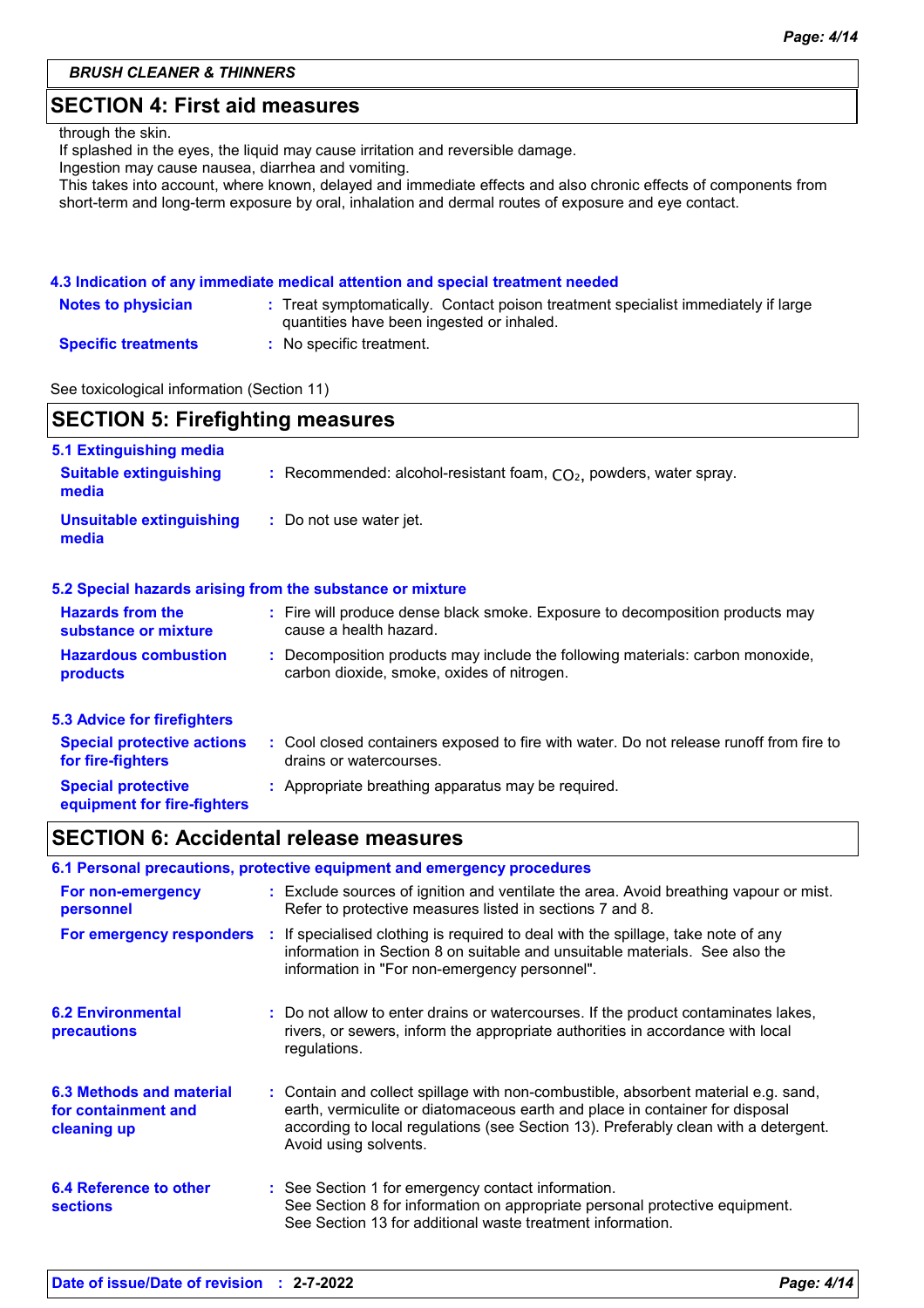## **SECTION 7: Handling and storage**

The information in this section contains generic advice and guidance. The list of Identified Uses in Section 1 should be consulted for any available use-specific information provided in the Exposure Scenario(s).

| mist arising from the application of this mixture. Avoid inhalation of dust from<br>sanding.<br>Eating, drinking and smoking should be prohibited in areas where this material is<br>handled, stored and processed.<br>Put on appropriate personal protective equipment (see Section 8).<br>Never use pressure to empty. Container is not a pressure vessel.<br>Always keep in containers made from the same material as the original one.<br>Comply with the health and safety at work laws.<br>Do not allow to enter drains or watercourses.<br>Information on fire and explosion protection<br>Vapours are heavier than air and may spread along floors. Vapours may form<br>explosive mixtures with air. | <b>7.1 Precautions for safe</b><br>handling | : Prevent the creation of flammable or explosive concentrations of vapours in air and<br>avoid vapour concentrations higher than the occupational exposure limits.<br>In addition, the product should only be used in areas from which all naked lights and<br>other sources of ignition have been excluded. Electrical equipment should be<br>protected to the appropriate standard.<br>Mixture may charge electrostatically: always use earthing leads when transferring<br>from one container to another.<br>Operators should wear antistatic footwear and clothing and floors should be of the<br>conducting type.<br>Keep away from heat, sparks and flame. No sparking tools should be used.<br>Avoid contact with skin and eyes. Avoid the inhalation of dust, particulates, spray or |
|--------------------------------------------------------------------------------------------------------------------------------------------------------------------------------------------------------------------------------------------------------------------------------------------------------------------------------------------------------------------------------------------------------------------------------------------------------------------------------------------------------------------------------------------------------------------------------------------------------------------------------------------------------------------------------------------------------------|---------------------------------------------|----------------------------------------------------------------------------------------------------------------------------------------------------------------------------------------------------------------------------------------------------------------------------------------------------------------------------------------------------------------------------------------------------------------------------------------------------------------------------------------------------------------------------------------------------------------------------------------------------------------------------------------------------------------------------------------------------------------------------------------------------------------------------------------------|
|--------------------------------------------------------------------------------------------------------------------------------------------------------------------------------------------------------------------------------------------------------------------------------------------------------------------------------------------------------------------------------------------------------------------------------------------------------------------------------------------------------------------------------------------------------------------------------------------------------------------------------------------------------------------------------------------------------------|---------------------------------------------|----------------------------------------------------------------------------------------------------------------------------------------------------------------------------------------------------------------------------------------------------------------------------------------------------------------------------------------------------------------------------------------------------------------------------------------------------------------------------------------------------------------------------------------------------------------------------------------------------------------------------------------------------------------------------------------------------------------------------------------------------------------------------------------------|

#### **7.2 Conditions for safe storage, including any incompatibilities**

Store in accordance with local regulations.

#### **Notes on joint storage**

Keep away from: oxidising agents, strong alkalis, strong acids.

#### **Additional information on storage conditions**

Observe label precautions. Store in a dry, cool and well-ventilated area. Keep away from heat and direct sunlight. Keep away from sources of ignition. No smoking. Prevent unauthorised access. Containers that have been opened must be carefully resealed and kept upright to prevent leakage.

#### **Seveso Directive - Reporting thresholds**

#### **Danger criteria**

| <b>Category</b>  | Notification and MAPP Safety report threshold<br><b>Ithreshold</b> |             |
|------------------|--------------------------------------------------------------------|-------------|
| P <sub>5</sub> c | 5000 tonne                                                         | 50000 tonne |

#### **7.3 Specific end use(s)**

**Recommendations :**

```
: Not available.
```
**Industrial sector specific : solutions** : Not available.

## **SECTION 8: Exposure controls/personal protection**

The information in this section contains generic advice and guidance. Information is provided based on typical anticipated uses of the product. Additional measures might be required for bulk handling or other uses that could significantly increase worker exposure or environmental releases.

#### **8.1 Control parameters**

#### **Occupational exposure limits**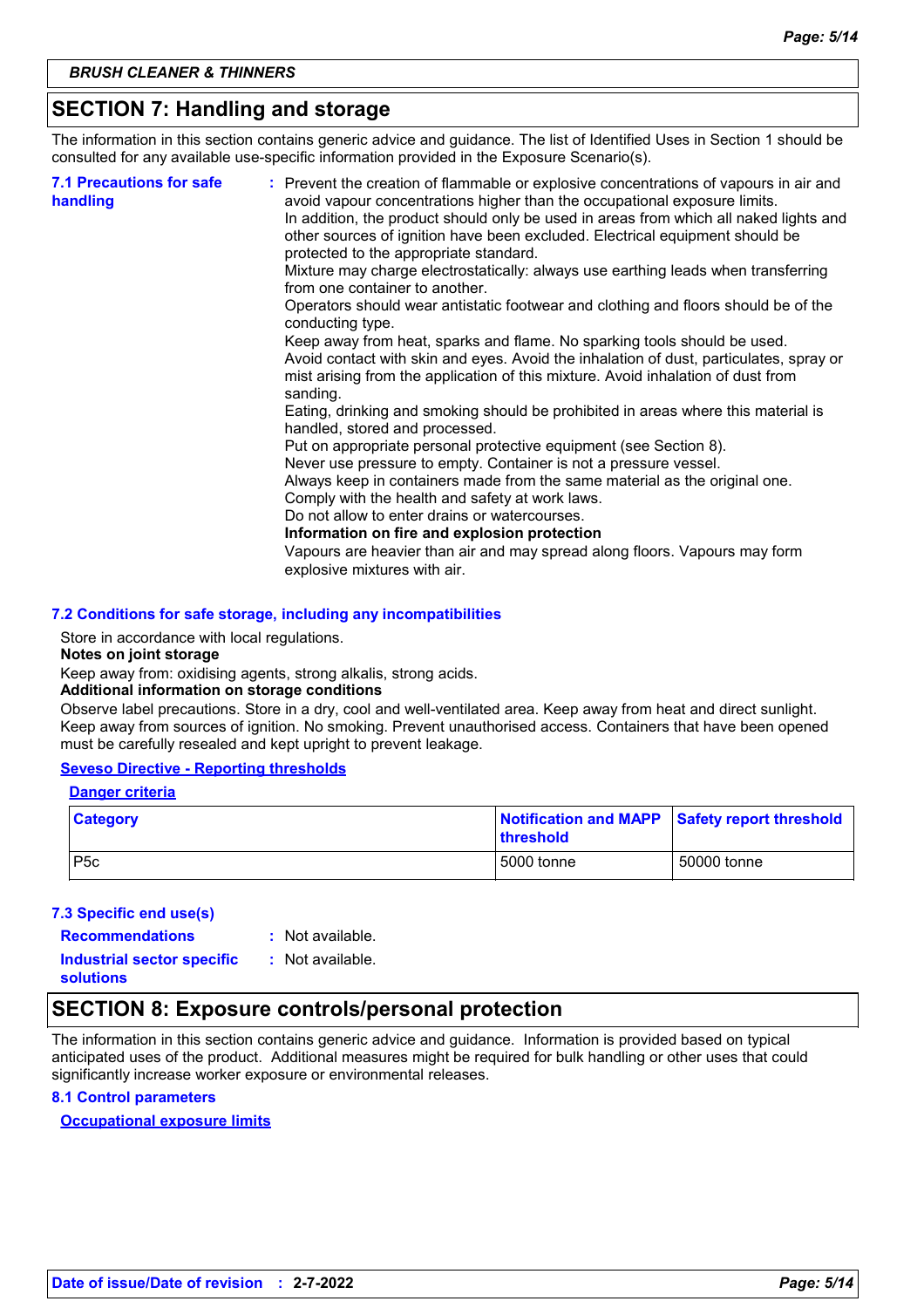## **SECTION 8: Exposure controls/personal protection**

| <b>Product/ingredient name</b> | <b>Exposure limit values</b>                           |
|--------------------------------|--------------------------------------------------------|
| cyclohexanone                  | EH40/2005 WELs (United Kingdom (UK), 1/2020). Absorbed |
|                                | through skin.                                          |
|                                | STEL: 20 ppm 15 minutes.                               |
|                                | TWA: 10 ppm 8 hours.                                   |
|                                | STEL: 82 mg/m <sup>3</sup> 15 minutes.                 |
|                                | TWA: 41 mg/m <sup>3</sup> 8 hours.                     |
| n-butyl acetate                | EH40/2005 WELs (United Kingdom (UK), 1/2020).          |
|                                | STEL: 966 mg/m <sup>3</sup> 15 minutes.                |
|                                | STEL: 200 ppm 15 minutes.                              |
|                                | TWA: 724 mg/m <sup>3</sup> 8 hours.                    |
|                                | TWA: 150 ppm 8 hours.                                  |

**Recommended monitoring procedures :** If this product contains ingredients with exposure limits, personal, workplace atmosphere or biological monitoring may be required to determine the effectiveness of the ventilation or other control measures and/or the necessity to use respiratory protective equipment. Reference should be made to monitoring standards, such as the following: European Standard EN 689 (Workplace atmospheres - Guidance for the assessment of exposure by inhalation to chemical agents for comparison with limit values and measurement strategy) European Standard EN 14042 (Workplace atmospheres - Guide for the application and use of procedures for the assessment of exposure to chemical and biological agents) European Standard EN 482 (Workplace atmospheres - General requirements for the performance of procedures for the measurement of chemical agents) Reference to national guidance documents for methods for the determination of hazardous substances will also be required.

#### **DNELs/DMELs**

| <b>Product/ingredient name</b> | <b>Type</b> | <b>Exposure</b>          | <b>Value</b>           | <b>Population</b>     | <b>Effects</b> |
|--------------------------------|-------------|--------------------------|------------------------|-----------------------|----------------|
| cyclohexanone                  | <b>DNEL</b> | Short term Dermal        | 1 mg/kg<br>bw/day      | General<br>population | Systemic       |
|                                | <b>DNEL</b> | Long term Dermal         | 1 mg/kg<br>bw/day      | General<br>population | Systemic       |
|                                | <b>DNEL</b> | Short term Oral          | $1.5$ mg/kg<br>bw/day  | General<br>population | Systemic       |
|                                | <b>DNEL</b> | Long term Oral           | $1.5$ mg/kg<br>bw/day  | General<br>population | Systemic       |
|                                | <b>DNEL</b> | Short term Dermal        | 4 mg/kg<br>bw/day      | Workers               | Systemic       |
|                                | <b>DNEL</b> | Long term Dermal         | 4 mg/kg<br>bw/day      | Workers               | Systemic       |
|                                | <b>DNEL</b> | Long term<br>Inhalation  | 10 mg/m $3$            | General<br>population | Systemic       |
|                                | <b>DNEL</b> | Long term<br>Inhalation  | $20 \text{ mg/m}^3$    | General<br>population | Local          |
|                                | <b>DNEL</b> | Short term<br>Inhalation | $20 \text{ mg/m}^3$    | General<br>population | Systemic       |
|                                | <b>DNEL</b> | Short term<br>Inhalation | $40$ mg/m <sup>3</sup> | General<br>population | Local          |
|                                | <b>DNEL</b> | Long term<br>Inhalation  | 40 mg/ $m3$            | Workers               | Local          |
|                                | <b>DNEL</b> | Long term<br>Inhalation  | $40$ mg/m <sup>3</sup> | Workers               | Systemic       |
|                                | <b>DNEL</b> | Short term<br>Inhalation | $80 \text{ mg/m}^3$    | Workers               | Local          |
|                                | <b>DNEL</b> | Short term<br>Inhalation | $80 \text{ mg/m}^3$    | Workers               | Systemic       |
| n-butyl acetate                | <b>DNEL</b> | Long term Oral           | $3.4$ mg/kg<br>bw/day  | General<br>population | Systemic       |
|                                | <b>DNEL</b> | Long term Dermal         | $3.4$ mg/kg<br>bw/day  | General<br>population | Systemic       |
|                                | <b>DNEL</b> | Long term Dermal         | 7 mg/kg<br>bw/day      | Workers               | Systemic       |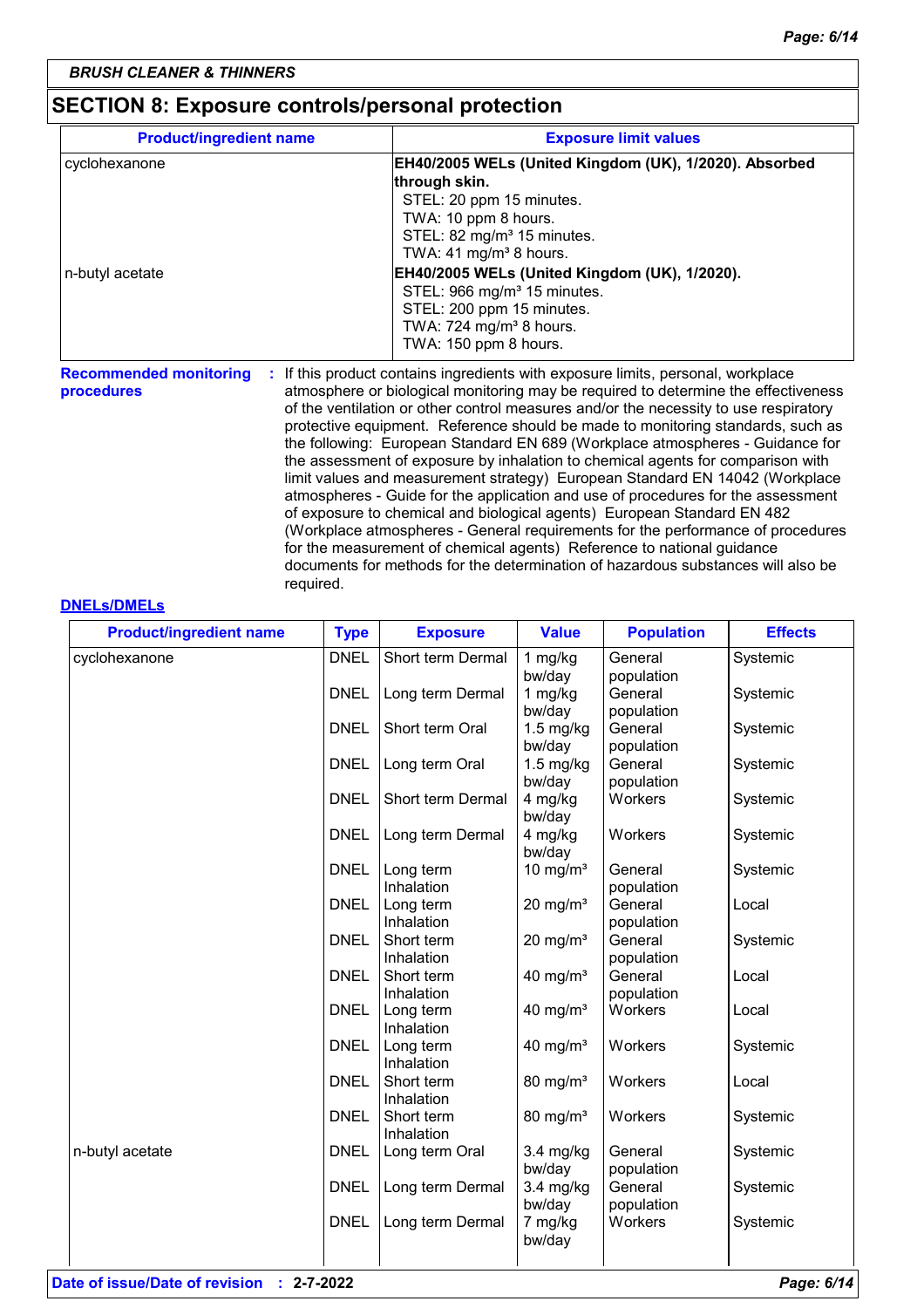## **SECTION 8: Exposure controls/personal protection**

| <b>DNEL</b> | Long term  | 12 mg/ $m3$           | General    | Systemic |
|-------------|------------|-----------------------|------------|----------|
|             | Inhalation |                       | population |          |
| <b>DNEL</b> | Long term  | 48 mg/m <sup>3</sup>  | Workers    | Systemic |
|             | Inhalation |                       |            |          |
| <b>DNEL</b> | Long term  | 102.34 mg/            | General    | Local    |
|             | Inhalation | m <sup>3</sup>        | population |          |
| <b>DNEL</b> | Long term  | 480 mg/ $m3$          | Workers    | Local    |
|             | Inhalation |                       |            |          |
| <b>DNEL</b> | Short term | 859.7 mg/             | General    | Local    |
|             | Inhalation | m <sup>3</sup>        | population |          |
| <b>DNEL</b> | Short term | 859.7 mg/             | General    | Systemic |
|             | Inhalation | m <sup>3</sup>        | population |          |
| <b>DNEL</b> | Short term | 960 mg/m <sup>3</sup> | Workers    | Local    |
|             | Inhalation |                       |            |          |
| <b>DNEL</b> | Short term | 960 mg/m <sup>3</sup> | Workers    | Systemic |
|             | Inhalation |                       |            |          |
|             |            |                       |            |          |

#### **PNECs**

No PNECs available

| <b>8.2 Exposure controls</b>               |                                                                                                                                                                                                                                                                                                                                                                                                                                                                                                                                                                              |
|--------------------------------------------|------------------------------------------------------------------------------------------------------------------------------------------------------------------------------------------------------------------------------------------------------------------------------------------------------------------------------------------------------------------------------------------------------------------------------------------------------------------------------------------------------------------------------------------------------------------------------|
| <b>Appropriate engineering</b><br>controls | : Provide adequate ventilation. Where reasonably practicable, this should be<br>achieved by the use of local exhaust ventilation and good general extraction. If<br>these are not sufficient to maintain concentrations of particulates and solvent<br>vapours below the OEL, suitable respiratory protection must be worn.                                                                                                                                                                                                                                                  |
| <b>Individual protection measures</b>      |                                                                                                                                                                                                                                                                                                                                                                                                                                                                                                                                                                              |
| <b>Hygiene measures</b>                    | : Wash hands, forearms and face thoroughly after handling chemical products, before<br>eating, smoking and using the lavatory and at the end of the working period.<br>Appropriate techniques should be used to remove potentially contaminated clothing.<br>Wash contaminated clothing before reusing. Ensure that eyewash stations and<br>safety showers are close to the workstation location.                                                                                                                                                                            |
| <b>Eye/face protection</b>                 | : Use safety eyewear designed to protect against splash of liquids.                                                                                                                                                                                                                                                                                                                                                                                                                                                                                                          |
| <b>Skin protection</b>                     |                                                                                                                                                                                                                                                                                                                                                                                                                                                                                                                                                                              |
| <b>Hand protection</b>                     |                                                                                                                                                                                                                                                                                                                                                                                                                                                                                                                                                                              |
| <b>Gloves</b>                              | : When prolonged or frequently repeated contact may occur, a glove with a protection<br>class of 6 (breakthrough time >480 minutes according to EN374) is recommended.<br>Recommended gloves: Viton $\circledast$ or Nitrile, thickness $\geq 0.38$ mm.<br>When only brief contact is expected, a glove with protection class of 2 or higher<br>(breakthrough time > 30 minutes according to EN374) is recommended.<br>Recommended gloves: Nitrile, thickness ≥ 0.12 mm.<br>Gloves should be replaced regularly and if there is any sign of damage to the glove<br>material. |
|                                            | The performance or effectiveness of the glove may be reduced by physical/chemical<br>damage and poor maintenance.                                                                                                                                                                                                                                                                                                                                                                                                                                                            |
| <b>Body protection</b>                     | : Personnel should wear antistatic clothing made of natural fibres or of high-<br>temperature-resistant synthetic fibres.                                                                                                                                                                                                                                                                                                                                                                                                                                                    |
| <b>Other skin protection</b>               | : Appropriate footwear and any additional skin protection measures should be<br>selected based on the task being performed and the risks involved and should be<br>approved by a specialist before handling this product.                                                                                                                                                                                                                                                                                                                                                    |
| <b>Respiratory protection</b>              | : If workers are exposed to concentrations above the exposure limit, they must use<br>appropriate, certified respirators.<br>OLD LEAD-BASED PAINTS:                                                                                                                                                                                                                                                                                                                                                                                                                          |
|                                            | When surfaces are to be prepared for painting, account should be taken of the<br>age of the property and the possibility that lead-pigmented paint might be present.<br>There is a possibility that ingestion or inhalation of scrapings or dust arising from<br>the preparation work could cause health effects. As a working rule you should<br>assume that this will be the case if the age of the property is pre 1960.                                                                                                                                                  |
|                                            | Where possible wet sanding or chemical stripping methods should be used with                                                                                                                                                                                                                                                                                                                                                                                                                                                                                                 |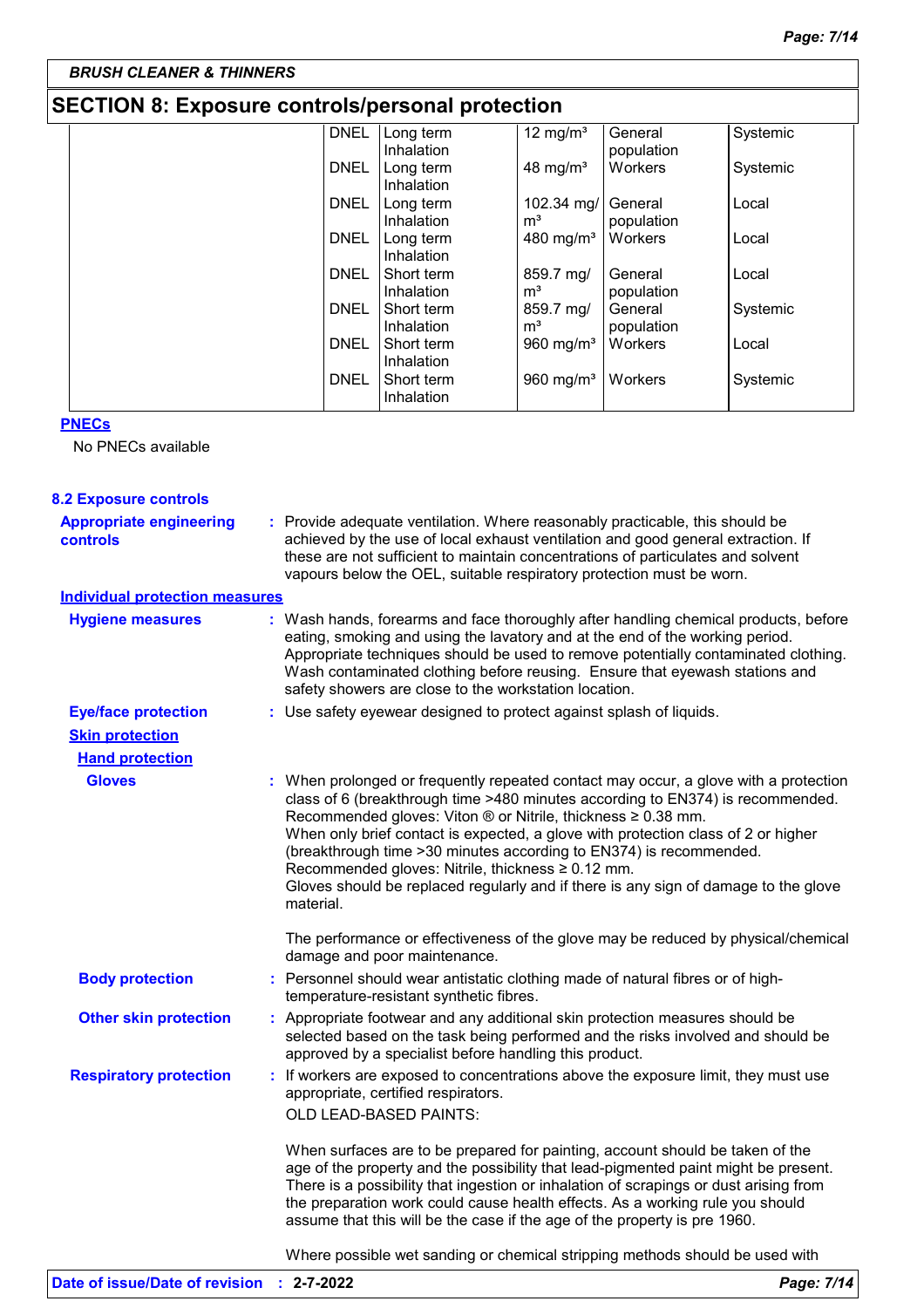## **SECTION 8: Exposure controls/personal protection**

surfaces of this type to avoid the creation of dust. When dry sanding cannot be avoided, and effective local exhaust ventilation is not available, it is recommended that a dust respirator is worn, that is approved for use with lead dusts, and its type selected on the basis of the COSHH assessment, taking into account the Workplace Exposure Limit for lead in air. Furthermore, steps should be taken to ensure containment of the dusts created, and that all practicable measures are taken to clean up thoroughly all deposits of dusts in and around the affected area.

Respiratory protection in case of dust or spray mist formation. (particle filter EN143 type P2) Respiratory protection in case of vapour formation. (half mask with combination filter A2-P2 til concentrations of 0,5 Vol%.)

The current Control of Lead at Work Regulations approved code of practice should be consulted for advice on protective clothing and personal hygiene precautions. Care should also be taken to exclude visitors, members of the household and especially children from the affected area, during the actual work and the subsequent clean up operations. All scrapings, dust, etc. should be disposed of by the professional painting contractor as Hazardous Waste.

Extra precautions will also need to be taken when burning off old lead-based paints because fumes containing lead will be produced. It is recommended that a respirator, approved for use with particulate fumes of lead is selected on the basis of the COSHH assessment, taking into account the Workplace Exposure Limit for lead in air. Similar precautions to those given above about sanding should be taken with reference to protective clothing, disposal of scrapings and dusts, and exclusion of other personnel and especially children from the building during actual work and the subsequent clean up operations.

Avoid the inhalation of dust. Wear suitable face mask if dry sanding. Special precautions should be taken during surface preparation of pre-1960s paint surfaces over wood and metal as they may contain harmful lead.

| <b>Environmental exposure</b> | : Do not allow to enter drains or watercourses. |
|-------------------------------|-------------------------------------------------|
| controls                      |                                                 |

## **SECTION 9: Physical and chemical properties**

| 9.1. Information on basic physical and chemical properties         |                                                     |
|--------------------------------------------------------------------|-----------------------------------------------------|
| <b>Appearance</b>                                                  |                                                     |
| <b>Physical state</b>                                              | : Liquid.                                           |
| <b>Colour</b>                                                      | : Various: See label.                               |
| <b>Odour</b>                                                       | : Not available.                                    |
| <b>Odour threshold</b>                                             | $\pm$ Not available.                                |
| рH                                                                 | Not applicable.                                     |
| <b>Melting point/freezing point</b>                                | $:$ Not available.                                  |
| Initial boiling point and boiling<br>range                         | $: 149^{\circ}$ C                                   |
| <b>Flash point</b>                                                 | : Closed cup: $35^{\circ}$ C                        |
| <b>Evaporation rate</b>                                            | : Not available.                                    |
| <b>Upper/lower flammability or</b><br>explosive limits             | : Not available.                                    |
| <b>Vapour pressure</b>                                             | : Not available.                                    |
| <b>Vapour density</b>                                              | $:$ Not available.                                  |
| <b>Relative density</b>                                            | : 0.778                                             |
| <b>Solubility(ies)</b>                                             | : Insoluble in the following materials: cold water. |
| <b>Partition coefficient: n-octanol/ : Not available.</b><br>water |                                                     |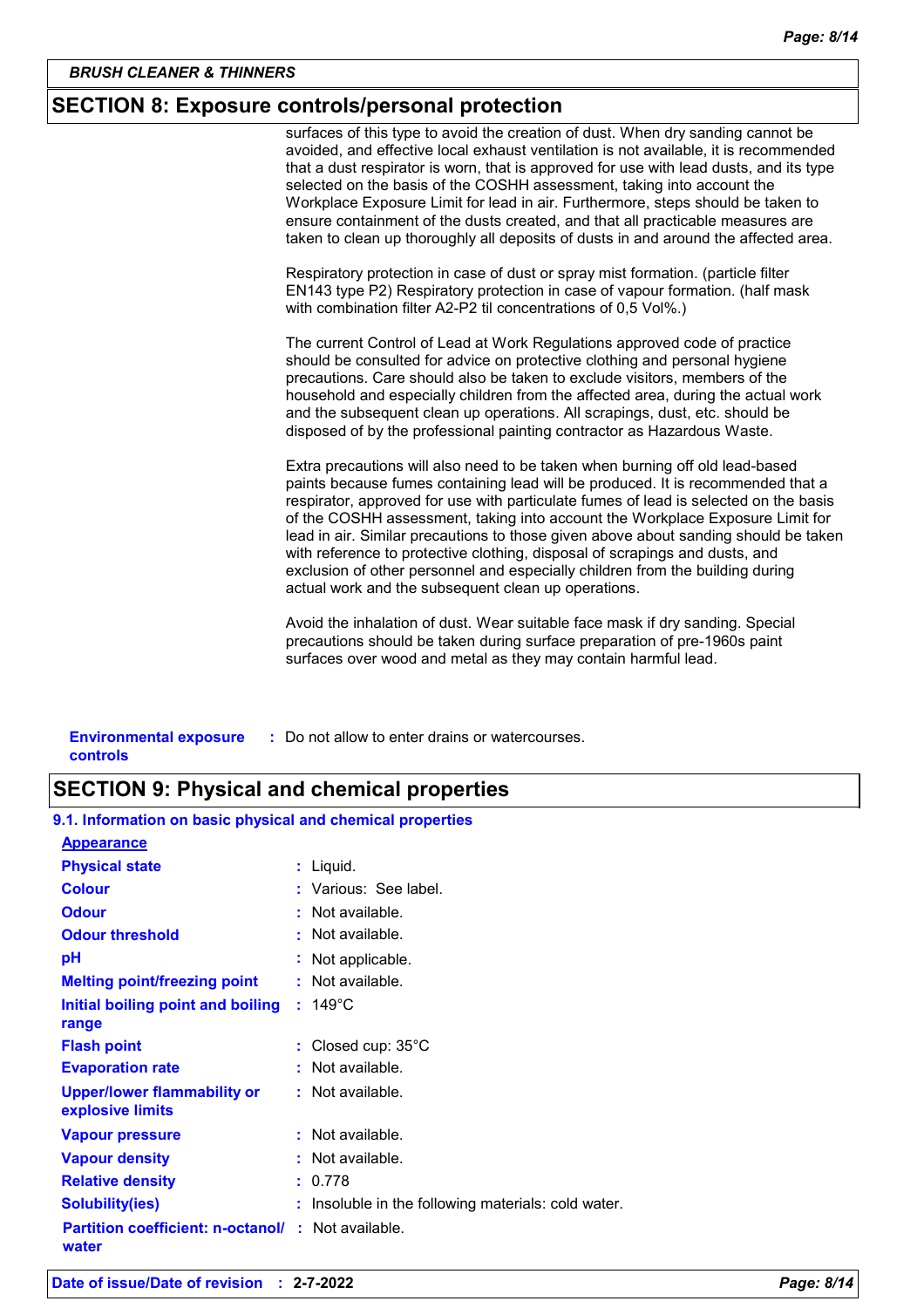## **SECTION 9: Physical and chemical properties**

| <b>Auto-ignition temperature</b> | : Not available.                                                                                                     |
|----------------------------------|----------------------------------------------------------------------------------------------------------------------|
| <b>Decomposition temperature</b> | $:$ Not available.                                                                                                   |
| <b>Viscosity</b>                 | : Kinematic (room temperature): $0.13 \text{ cm}^2/\text{s}$<br>Kinematic (40 $^{\circ}$ C): 0.01 cm <sup>2</sup> /s |
| <b>Explosive properties</b>      | : Not available.                                                                                                     |
| <b>Oxidising properties</b>      | : Not available.                                                                                                     |
| 9.2. Other information           |                                                                                                                      |
| <b>Solubility in water</b>       | : Not available.                                                                                                     |

## **SECTION 10: Stability and reactivity**

| <b>10.6 Hazardous</b><br>decomposition products   | Decomposition products may include the following materials: carbon monoxide,<br>carbon dioxide, smoke, oxides of nitrogen.          |
|---------------------------------------------------|-------------------------------------------------------------------------------------------------------------------------------------|
| 10.5 Incompatible materials                       | : Keep away from the following materials to prevent strong exothermic reactions:<br>oxidising agents, strong alkalis, strong acids. |
| <b>10.4 Conditions to avoid</b>                   | : When exposed to high temperatures may produce hazardous decomposition<br>products.                                                |
| <b>10.3 Possibility of</b><br>hazardous reactions | : Under normal conditions of storage and use, hazardous reactions will not occur.                                                   |
| <b>10.2 Chemical stability</b>                    | : Stable under recommended storage and handling conditions (see Section 7).                                                         |
| <b>10.1 Reactivity</b>                            | : No specific test data related to reactivity available for this product or its ingredients.                                        |

## **SECTION 11: Toxicological information**

#### **11.1 Information on toxicological effects**

There are no data available on the mixture itself. The mixture has been assessed following the conventional method of the CLP Regulation (EC) No 1272/2008 and is classified for toxicological properties accordingly. See Sections 2 and 3 for details.

Exposure to component solvent vapour concentrations in excess of the stated occupational exposure limit may result in adverse health effects such as mucous membrane and respiratory system irritation and adverse effects on the kidneys, liver and central nervous system. Symptoms and signs include headache, dizziness, fatigue, muscular weakness, drowsiness and, in extreme cases, loss of consciousness.

Solvents may cause some of the above effects by absorption through the skin. Repeated or prolonged contact with the mixture may cause removal of natural fat from the skin, resulting in non-allergic contact dermatitis and absorption through the skin.

If splashed in the eyes, the liquid may cause irritation and reversible damage.

Ingestion may cause nausea, diarrhea and vomiting.

This takes into account, where known, delayed and immediate effects and also chronic effects of components from short-term and long-term exposure by oral, inhalation and dermal routes of exposure and eye contact.

#### **Acute toxicity**

| <b>Product/ingredient name</b>                                             | <b>Result</b>          | <b>Species</b> | <b>Dose</b>            | <b>Exposure</b> |
|----------------------------------------------------------------------------|------------------------|----------------|------------------------|-----------------|
| Hydrocarbons, C9-C11, n-<br>alkanes, isoalkanes, cyclics,<br><2% aromatics | LC50 Inhalation Vapour | Rat            | 8500 mg/m <sup>3</sup> | 4 hours         |
|                                                                            | LD50 Oral              | Rat            | $>6$ g/kg              |                 |
| n-butyl acetate                                                            | LD50 Dermal            | Rabbit         | >17600 mg/kg           |                 |
|                                                                            | LD50 Intraperitoneal   | Mouse          | 1230 mg/kg             |                 |
|                                                                            | LD50 Oral              | Guinea pig     | 4700 mg/kg             |                 |
|                                                                            | LD50 Oral              | Mammal -       | 4300 mg/kg             |                 |
|                                                                            |                        | species        |                        |                 |
|                                                                            |                        | unspecified    |                        |                 |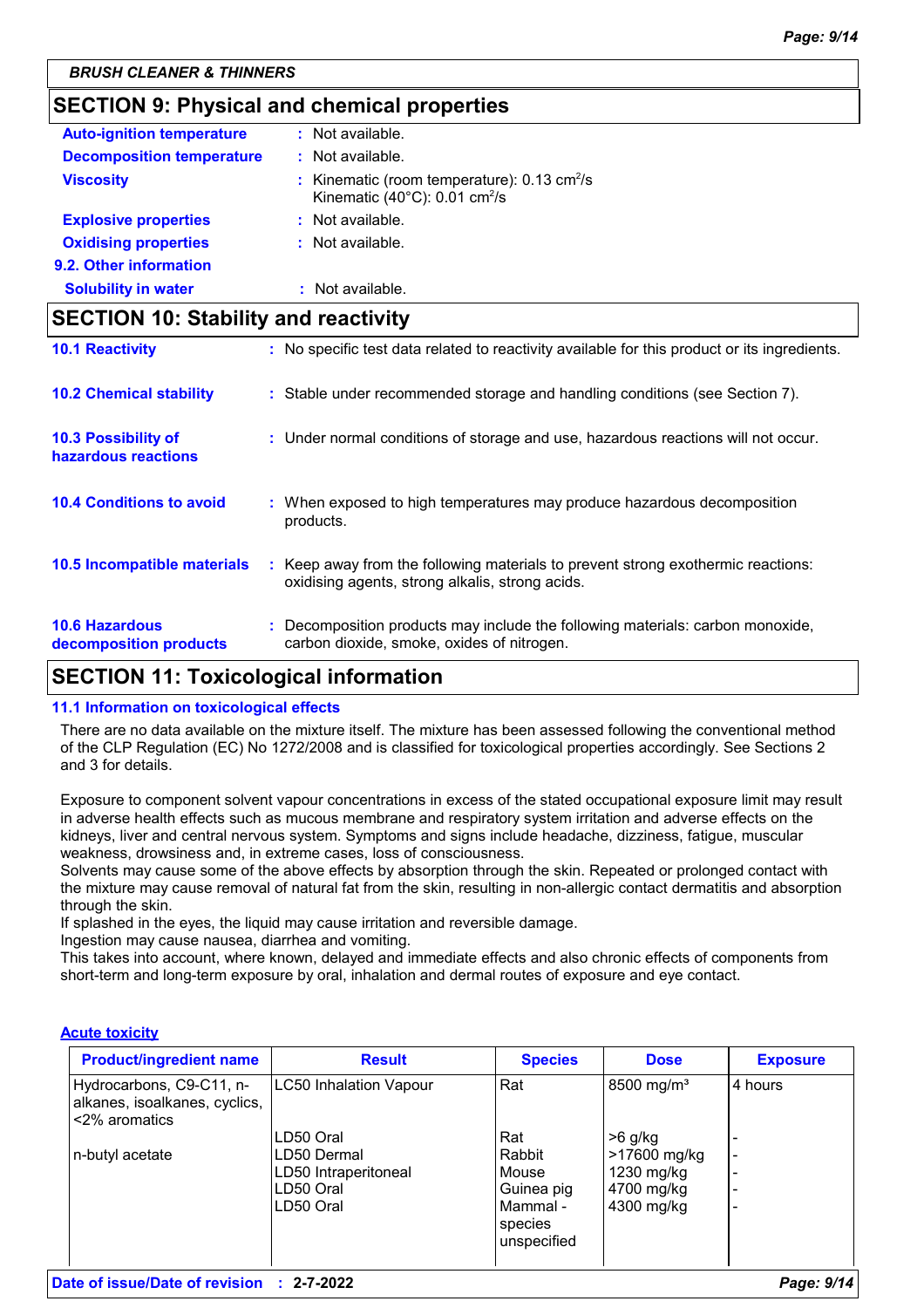## **SECTION 11: Toxicological information**

| LD50 Oral              | Mouse       | $6$ g/kg    |   |
|------------------------|-------------|-------------|---|
| LD50 Oral              | Rabbit      | 3200 mg/kg  |   |
| LD50 Oral              | Rat         | 10768 mg/kg | - |
| LD50 Route of exposure | Mammal -    | 1592 mg/kg  |   |
| unreported             | species     |             |   |
|                        | unspecified |             |   |
| LDLo Intramuscular     | Guinea pig  | 2648 mg/kg  |   |
| LDLo Intraperitoneal   | Guinea pig  | 1500 mg/kg  |   |

**Conclusion/Summary :** Not available.

#### **Acute toxicity estimates**

| <b>Product/ingredient name</b> | Oral (mg/<br>kg) | <b>Dermal</b><br>(mg/kg) | (gases)<br>(ppm) | Inhalation   Inhalation   Inhalation<br>(vapours)<br>(mg/l) | (dusts)<br>and mists)<br>(mg/l) |
|--------------------------------|------------------|--------------------------|------------------|-------------------------------------------------------------|---------------------------------|
| 91125                          | N/A              | N/A                      | N/A              | 220                                                         | N/A                             |
| cyclohexanone                  | N/A              | N/A                      | N/A              | 11                                                          | N/A                             |

#### **Irritation/Corrosion**

| <b>Product/ingredient name</b>                          | <b>Result</b>                  | <b>Species</b>   | <b>Score</b>             | <b>Exposure</b>  | <b>Observation</b>   |
|---------------------------------------------------------|--------------------------------|------------------|--------------------------|------------------|----------------------|
| cyclohexanone                                           | Eyes - Severe irritant         | Rabbit           |                          | 24 hours 250     |                      |
|                                                         |                                |                  |                          | ug               |                      |
|                                                         | Eyes - Severe irritant         | Rabbit           |                          | $20 \text{ mg}$  |                      |
|                                                         | Skin - Mild irritant           | Human            |                          | 48 hours 50      |                      |
|                                                         | Skin - Mild irritant           |                  |                          | $\%$             |                      |
| n-butyl acetate                                         | Eyes - Moderate irritant       | Rabbit<br>Rabbit |                          | 500 mg<br>100 mg |                      |
|                                                         | Skin - Moderate irritant       | Rabbit           | $\overline{\phantom{a}}$ | 24 hours 500     |                      |
|                                                         |                                |                  |                          | mg               |                      |
|                                                         | : Not available.               |                  |                          |                  |                      |
| <b>Conclusion/Summary</b>                               |                                |                  |                          |                  |                      |
| <b>Sensitisation</b>                                    |                                |                  |                          |                  |                      |
| <b>Conclusion/Summary</b>                               | : Not available.               |                  |                          |                  |                      |
| <b>Mutagenicity</b>                                     |                                |                  |                          |                  |                      |
| <b>Conclusion/Summary</b>                               | : Not available.               |                  |                          |                  |                      |
| <b>Carcinogenicity</b>                                  |                                |                  |                          |                  |                      |
| <b>Conclusion/Summary</b>                               | : Not available.               |                  |                          |                  |                      |
| <b>Reproductive toxicity</b>                            |                                |                  |                          |                  |                      |
| <b>Conclusion/Summary</b>                               | $:$ Not available.             |                  |                          |                  |                      |
| <b>Teratogenicity</b>                                   |                                |                  |                          |                  |                      |
| <b>Conclusion/Summary</b>                               | : Not available.               |                  |                          |                  |                      |
| <b>Specific target organ toxicity (single exposure)</b> |                                |                  |                          |                  |                      |
|                                                         | <b>Product/ingredient name</b> | <b>Category</b>  |                          | <b>Route of</b>  | <b>Target organs</b> |

|                                                                          | .          | exposure |                  |
|--------------------------------------------------------------------------|------------|----------|------------------|
| Hydrocarbons, C9-C11, n-alkanes, isoalkanes, cyclics,<br>l <2% aromatics | Category 3 |          | Narcotic effects |
| n-butyl acetate                                                          | Category 3 |          | Narcotic effects |
|                                                                          |            |          |                  |

#### **Specific target organ toxicity (repeated exposure)**

#### Not available.

#### **Aspiration hazard**

| <b>Product/ingredient name</b>                                           | <b>Result</b>                  |
|--------------------------------------------------------------------------|--------------------------------|
| Hydrocarbons, C9-C11, n-alkanes, isoalkanes, cyclics, <2%<br>l aromatics | ASPIRATION HAZARD - Category 1 |

**Other information :**

: Not available.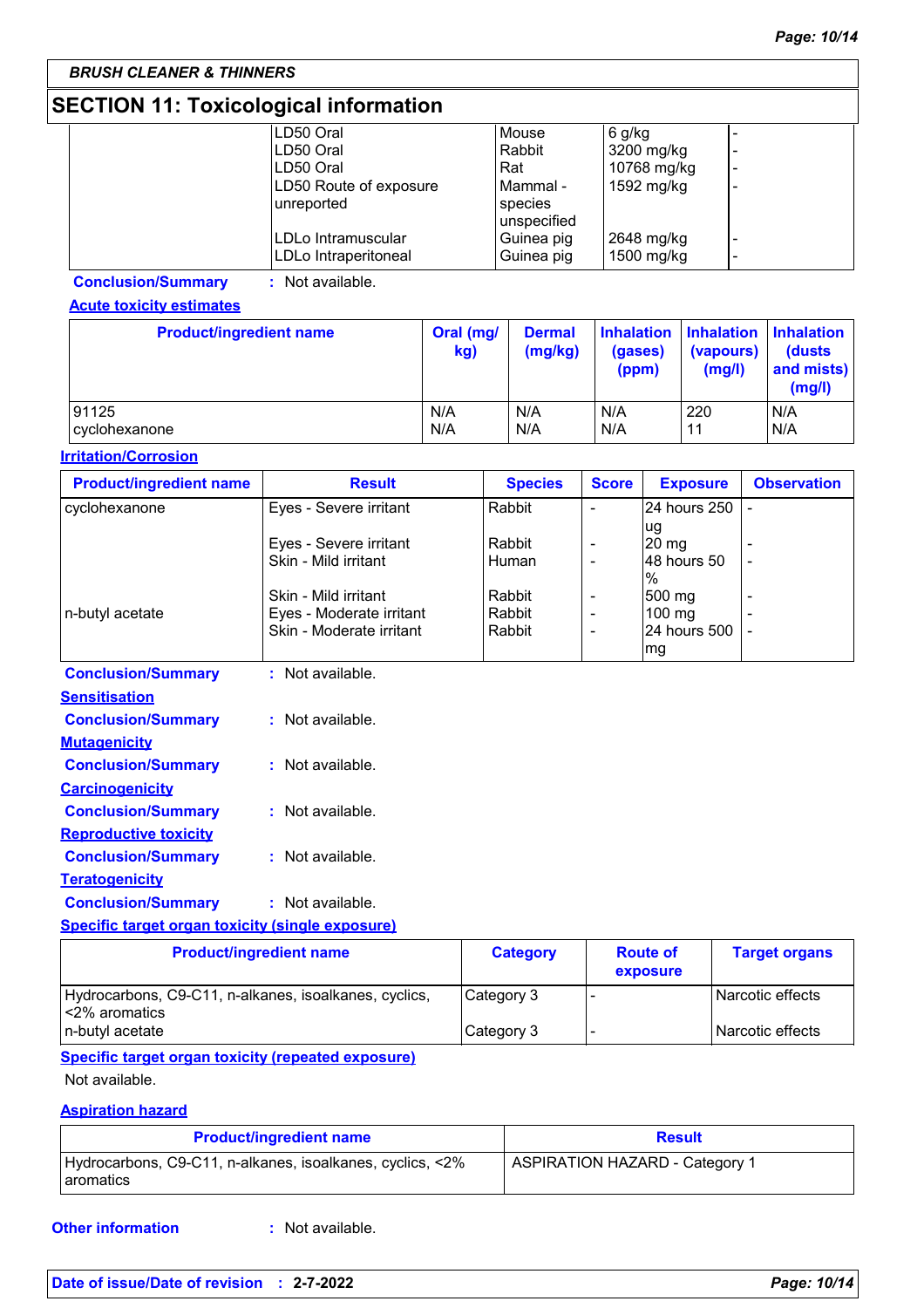## **SECTION 12: Ecological information**

#### **12.1 Toxicity**

There are no data available on the mixture itself. Do not allow to enter drains or watercourses.

The mixture has been assessed following the summation method of the CLP Regulation (EC) No 1272/2008 and is not classified as hazardous to the environment.

| <b>Product/ingredient name</b> | <b>Result</b>                       | <b>Species</b>                                                     | <b>Exposure</b> |
|--------------------------------|-------------------------------------|--------------------------------------------------------------------|-----------------|
| cyclohexanone                  | Acute EC50 32.9 mg/l Fresh water    | Algae - Chlamydomonas<br>reinhardtii - Exponential growth<br>phase | 172 hours       |
|                                | Chronic EC10 3.56 mg/l Fresh water  | Algae - Chlamydomonas<br>reinhardtii - Exponential growth<br>phase | 172 hours       |
| n-butyl acetate                | Acute LC50 32 mg/l Marine water     | Crustaceans - Artemia salina                                       | 48 hours        |
|                                | Acute LC50 100000 µg/l Fresh water  | Fish - Lepomis macrochirus                                         | 96 hours        |
|                                | Acute LC50 18000 µg/l Fresh water   | Fish - Pimephales promelas                                         | 96 hours        |
|                                | Acute LC50 185000 µg/l Marine water | Fish - Menidia beryllina                                           | I96 hours       |
|                                | Acute LC50 62000 µg/l Fresh water   | Fish - Danio rerio                                                 | 96 hours        |

**Conclusion/Summary :** Not available.

#### **12.2 Persistence and degradability**

**Conclusion/Summary :** Not available.

#### **12.3 Bioaccumulative potential**

| <b>Product/ingredient name</b> | $LoaPow$ | <b>BCF</b> | <b>Potential</b> |
|--------------------------------|----------|------------|------------------|
| Hydrocarbons, C9-C11, n-       |          | 10 to 2500 | high             |
| alkanes, isoalkanes, cyclics,  |          |            |                  |
| l<2% aromatics                 |          |            |                  |
| cyclohexanone                  | 0.86     |            | <b>l</b> ow      |
| n-butyl acetate                | 2.3      |            | low              |

| <b>12.4 Mobility in soil</b>                                         |                  |
|----------------------------------------------------------------------|------------------|
| <b>Soil/water partition</b><br><b>coefficient</b> (K <sub>oc</sub> ) | : Not available. |
| <b>Mobility</b>                                                      | : Not available. |
|                                                                      |                  |

#### **12.5 Results of PBT and vPvB assessment**

This mixture does not contain any substances that are assessed to be a PBT or a vPvB.

## **SECTION 13: Disposal considerations**

The information in this section contains generic advice and guidance. The list of Identified Uses in Section 1 should be consulted for any available use-specific information provided in the Exposure Scenario(s).

#### **13.1 Waste treatment methods**

| : The generation of waste should be avoided or minimised wherever possible.<br>Disposal of this product, solutions and any by-products should at all times comply<br>with the requirements of environmental protection and waste disposal legislation<br>and any regional local authority requirements. Dispose of surplus and non-<br>recyclable products via a licensed waste disposal contractor. Waste should not be<br>disposed of untreated to the sewer unless fully compliant with the requirements of<br>all authorities with jurisdiction. |
|------------------------------------------------------------------------------------------------------------------------------------------------------------------------------------------------------------------------------------------------------------------------------------------------------------------------------------------------------------------------------------------------------------------------------------------------------------------------------------------------------------------------------------------------------|
| : The classification of the product may meet the criteria for a hazardous waste.                                                                                                                                                                                                                                                                                                                                                                                                                                                                     |
|                                                                                                                                                                                                                                                                                                                                                                                                                                                                                                                                                      |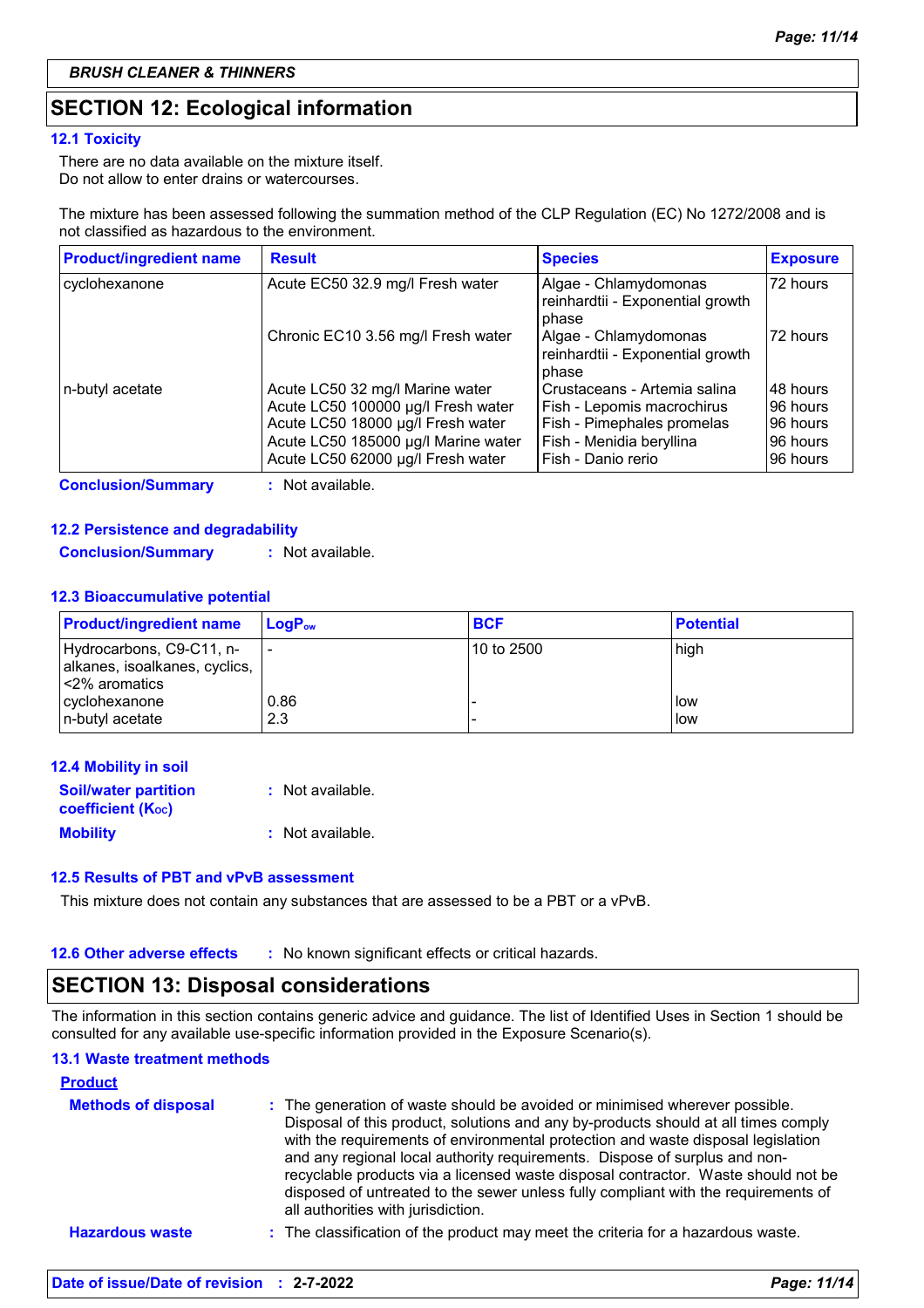## **SECTION 13: Disposal considerations**

| <b>Disposal considerations</b> | Do not allow to enter drains or watercourses.<br>Dispose of according to all federal, state and local applicable regulations.<br>If this product is mixed with other wastes, the original waste product code may no<br>longer apply and the appropriate code should be assigned.<br>For further information, contact your local waste authority.                                                                                                                                                                                                              |
|--------------------------------|---------------------------------------------------------------------------------------------------------------------------------------------------------------------------------------------------------------------------------------------------------------------------------------------------------------------------------------------------------------------------------------------------------------------------------------------------------------------------------------------------------------------------------------------------------------|
| <b>Packaging</b>               |                                                                                                                                                                                                                                                                                                                                                                                                                                                                                                                                                               |
| <b>Methods of disposal</b>     | : The generation of waste should be avoided or minimised wherever possible. Waste<br>packaging should be recycled. Incineration or landfill should only be considered<br>when recycling is not feasible.                                                                                                                                                                                                                                                                                                                                                      |
| <b>Disposal considerations</b> | : Using information provided in this safety data sheet, advice should be obtained from<br>the relevant waste authority on the classification of empty containers.<br>Empty containers must be scrapped or reconditioned.<br>Dispose of containers contaminated by the product in accordance with local or<br>national legal provisions.                                                                                                                                                                                                                       |
| <b>Special precautions</b>     | : This material and its container must be disposed of in a safe way. Care should be<br>taken when handling emptied containers that have not been cleaned or rinsed out.<br>Empty containers or liners may retain some product residues. Vapour from product<br>residues may create a highly flammable or explosive atmosphere inside the<br>container. Do not cut, weld or grind used containers unless they have been cleaned<br>thoroughly internally. Avoid dispersal of spilt material and runoff and contact with<br>soil, waterways, drains and sewers. |

## **SECTION 14: Transport information**

**Information pertaining to IATA and ADN is considered not relevant since the material is not packaged in the correct approved packaging required of these methods of transport.**

|                                                           | <b>ADR</b>                                                                                                                                                                                                             | <b>IMDG</b>            |
|-----------------------------------------------------------|------------------------------------------------------------------------------------------------------------------------------------------------------------------------------------------------------------------------|------------------------|
| 14.1 UN number                                            | <b>UN1263</b>                                                                                                                                                                                                          | <b>UN1263</b>          |
| 14.2 UN proper<br>shipping name                           | PAINT RELATED MATERIAL                                                                                                                                                                                                 | PAINT RELATED MATERIAL |
| <b>14.3 Transport</b><br>hazard class(es)<br><b>Class</b> | 3                                                                                                                                                                                                                      | 3                      |
|                                                           |                                                                                                                                                                                                                        |                        |
| <b>Subsidiary class</b>                                   |                                                                                                                                                                                                                        |                        |
| <b>14.4 Packing group</b>                                 | III                                                                                                                                                                                                                    | III                    |
| 14.5<br><b>Environmental</b><br><b>hazards</b>            |                                                                                                                                                                                                                        |                        |
| <b>Marine pollutant</b>                                   | No.                                                                                                                                                                                                                    | No.                    |
| <b>Marine pollutant</b><br>substances                     |                                                                                                                                                                                                                        | Not available.         |
| <b>14.6 Special</b><br>precautions for<br><b>user</b>     | Transport within user's premises: always<br>transport in closed containers that are upright<br>and secure. Ensure that persons transporting<br>the product know what to do in the event of an<br>accident or spillage. |                        |
| <b>HI/Kemler number</b>                                   | 30                                                                                                                                                                                                                     |                        |
| <b>Emergency</b><br>schedules (EmS)                       |                                                                                                                                                                                                                        | $F-E$ , S-E            |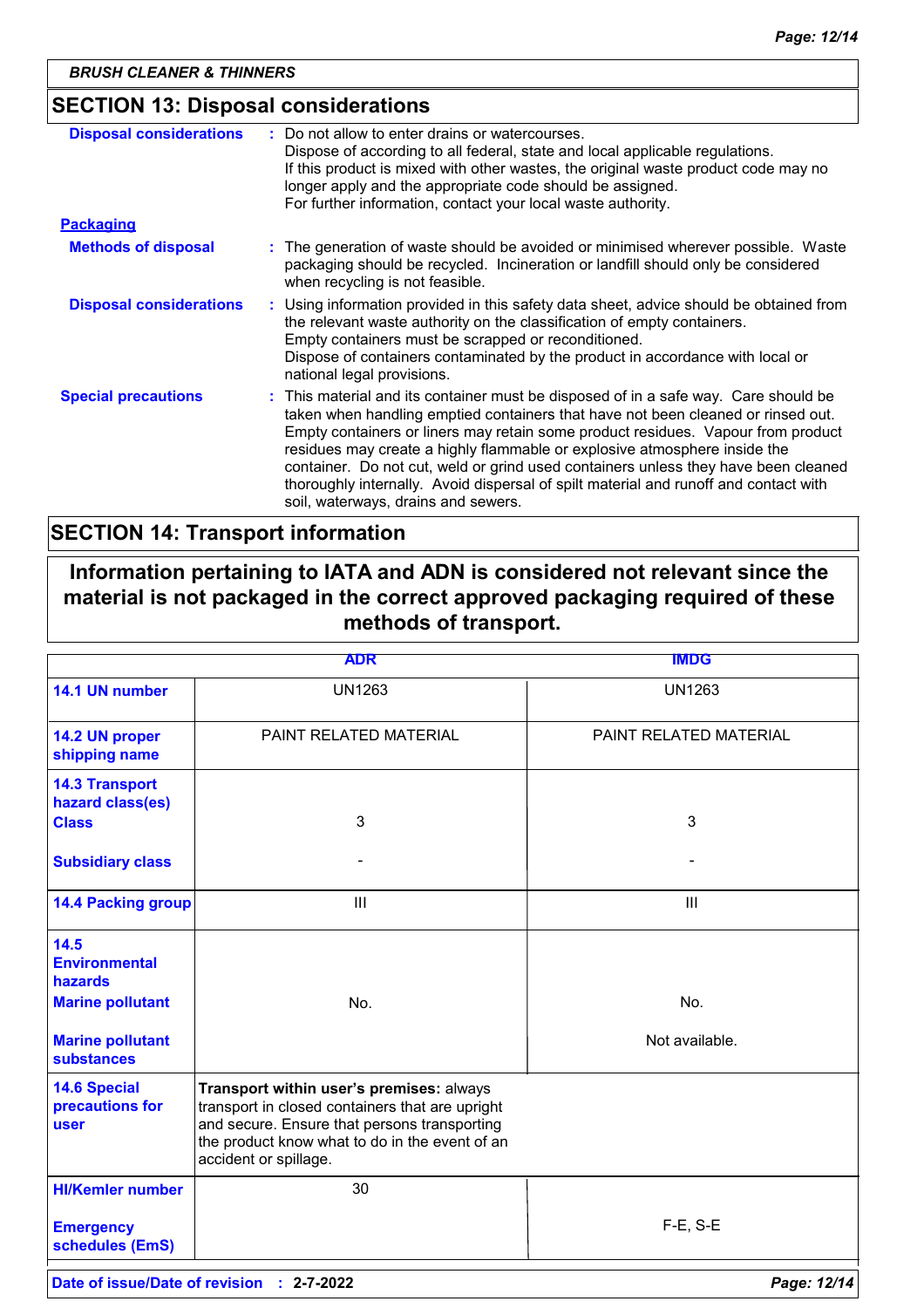## **Information pertaining to IATA and ADN is considered not relevant since the material is not packaged in the correct approved packaging required of these methods of transport. :** Not applicable. **14.7 Transport in bulk according to IMO instruments**

| <b>Additional</b> | Tunnel code (D/E) |  |
|-------------------|-------------------|--|
| information       |                   |  |

## **SECTION 15: Regulatory information**

**15.1 Safety, health and environmental regulations/legislation specific for the substance or mixture EU Regulation (EC) No. 1907/2006 (REACH)**

**Annex XIV - List of substances subject to authorisation**

#### **Annex XIV**

None of the components are listed, or the component present is below its threshold.

**Substances of very high concern**

None of the components are listed, or the component present is below its threshold.

**Annex XVII - Restrictions** : Not applicable.

**on the manufacture, placing on the market and use of certain dangerous substances,**

**mixtures and articles**

**Other EU regulations**

**Ozone depleting substances (1005/2009/EU)**

Not listed.

**Prior Informed Consent (PIC) (649/2012/EU)**

Not listed.

#### **Seveso Directive**

This product may add to the calculation for determining whether a site is within the scope of the Seveso Directive on major accident hazards.

**National regulations**

**International regulations**

**Chemical Weapon Convention List Schedules I, II & III Chemicals**

Not listed.

**Montreal Protocol**

Not listed.

**Stockholm Convention on Persistent Organic Pollutants** Not listed.

**Rotterdam Convention on Prior Informed Consent (PIC)** Not listed.

**UNECE Aarhus Protocol on POPs and Heavy Metals**

Not listed.

**15.2 Chemical safety assessment**

**:** No Chemical Safety Assessment has been carried out.